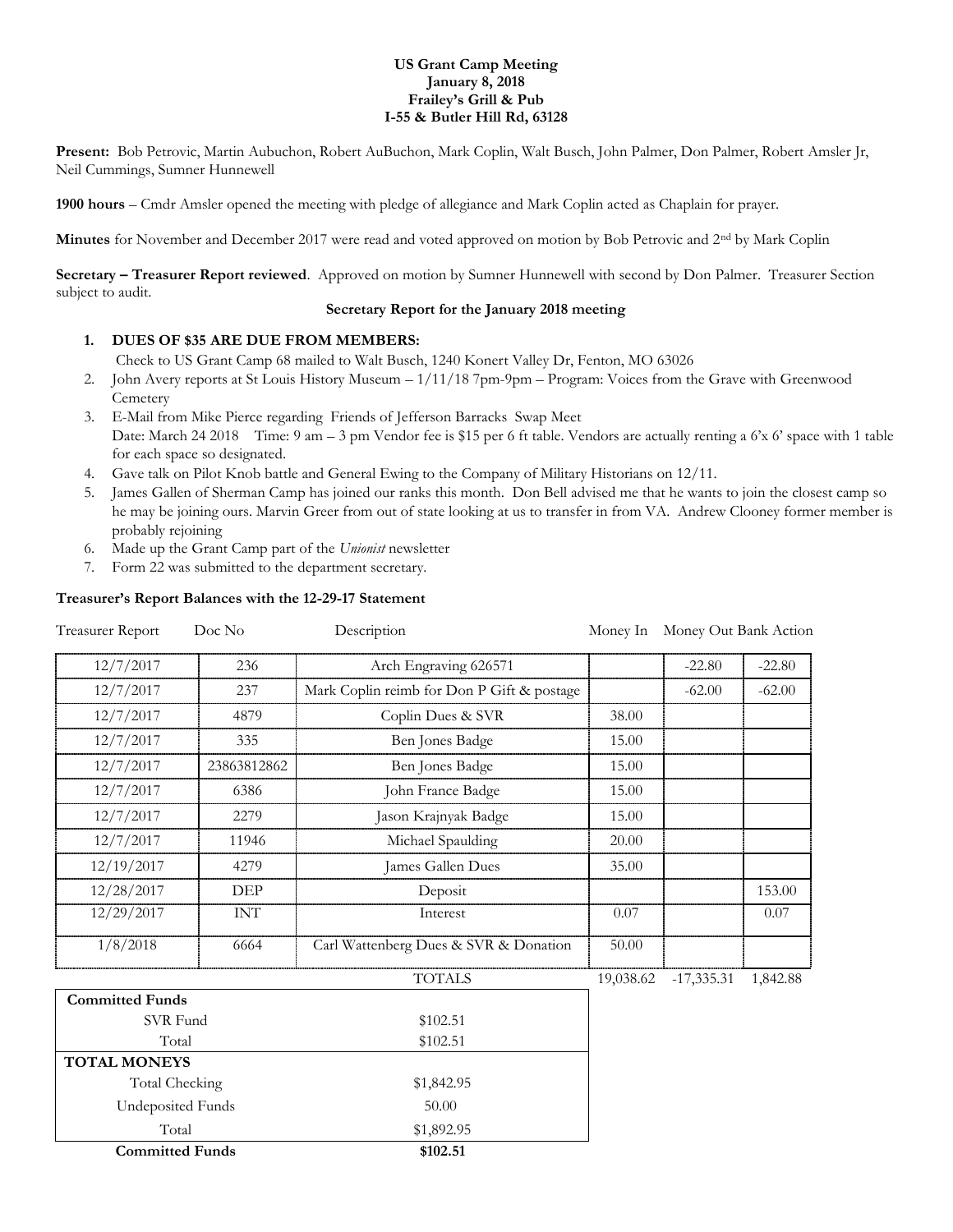### **Commander's Report-**

Wants us to do more community outreach. Library talks, etc. Cmdr to give talk to Civil War Roundtable on 1/24

**Senior Vice Commander –** Hunnewell – Nothing to report.

**Junior Vice Commander** - B. AuBuchon – Nothing to report.

**Department Encampment –** Bennett Spring State Park – to be confirmed. Some info on website already.

**National** – Bob Petrovic reports still pursuing 2021 but that Rhode Island wants it also. Bob working on a new proposal.

## **Trivia - Civil War** -

- 1. How many days did the "Siege of Vicksburg" last? a. 33 b.47 c. 59 d.82
- 2. What was the Confederates last stronghold on the Mississippi?
	- a. Vicksburg b. Fort Hindman c. Fort Donelson d. Port Hudson
- 3. ln which beleaguered city did the "Cracker Line" end?
- a. Vicksburg b. Chattanooga c. Atlanta d. Richmond
- 4. Which Confederate General possessed a red "battle shirt"?
	- a. DH Hill b. AP Hill c. James Longstreet d. Nathaniel P Banks
- 5. Jefferson Davis married the daughter of which president of the United States? a. James Polk b. Zachary Taylor c. John Tyler d. Andrew Jackson
- 6. Was General George A. Custer promoted to brigadier-general before or after the Battle of Gettysburg?
- 7. Who played the lead role of Henry Flemming in the 1951 movie The Red Badge of courage? a. Bill Mauldin b. Rock Hudson c. Audie Murphy d. Andy Devin
- 8. What was the monthly pay of a Union private at the end of the war? a.\$11 b. \$12 c.\$S16 d.\$18
- 9. No man of color won the Medal of Honor for service in the US Navy during the war. T or F
- 10. According to the Civil War Sites Advisory Commission, established by Congress in 1990, how many battlefield sites were identified as "class A" (battles having a decisive influence on a campaign and a direct impact on the course of the war)? a.12 b.28 c.45 d.62

**Fun Fact** - ln 1862 the United States and the Confederacy agreed that medical officers be treated as noncombatants. Although the agreement was haphazardly applied, most captured surgeons were allowed to tend their wounded without interference by opposing forces and, if captured, were immediately released.

## **Main Business:**

**56th USCT Ceremony on May 5.** Walt will get with Jefferson Barracks Cemetery about this Ceremony and Memorial Day so that we make sure we have permission to operate both. Walt will also try to get in touch with Intervets about advertising it. Walt will check on getting a cannon salute. [Steve Allen with Turner Brigade told Walt after the meeting that he will bring his gun.]

**Sherman Remembrance Day – March 25 1PM** – Where is flag for pole. Neil to check with Jack. Talk about getting more out of the ceremony and it was suggested for one that we invite all to dine with us at someplace like Hodaks.

**Grant Remembrance Day – July 21** – Marty handling. No updates yet.

Last Soldier St Louis City – No response yet from JB Cemetery. Walt will check with them when he goes to talk about the other issues above.

**Facebook posts** – Marty is signed up as an administrator of our page. He says he needs to get with James Dixon to see what he needs to do to work on it. Dixon advised Marty can edit as long as he is logged in to his Facebook account.

**Meeting closed** at 2022 hrs with Mark Coplin leading the prayer.

### **Secretary Treasurer's Report for the February Meeting**

I've contacted the director of Jefferson Barracks Cemetery, Jeff Barnes, on 1/26. He said he didn't have the letter I sent in on getting approval for the Last Soldier of St Louis City Marker Placement. I e-mailed him the letter again that day. He acknowledged receipt and said it will take a while for an answer.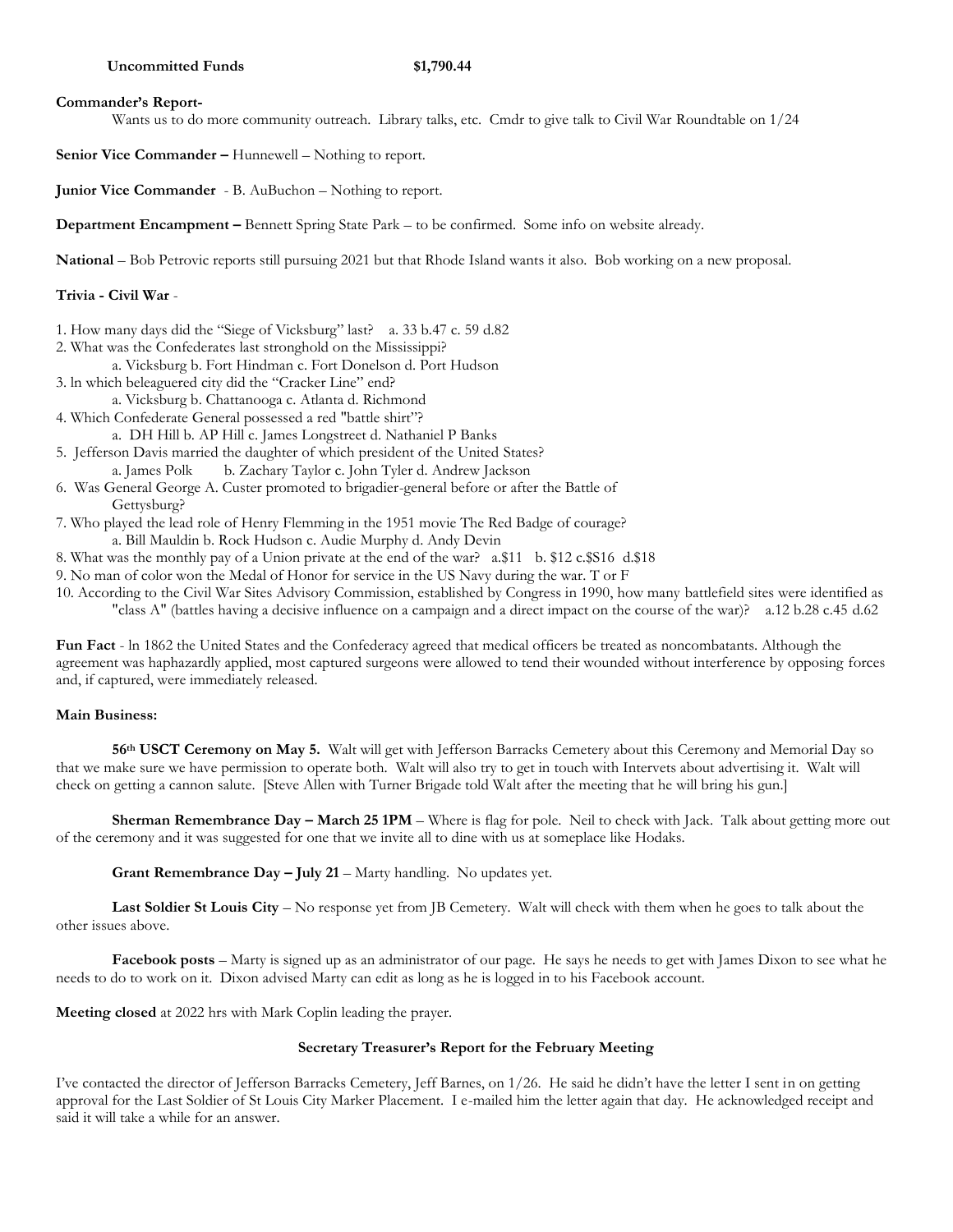I also got the form from him for doing ceremonies in the cemetery and have filled them out. I am awaiting camp officer review before I submit them. The cannon is set up and I've been in contact with the SCV also. The ceremony's format needs to be locked down and then we can start advertising the events (56<sup>th</sup> USCT Ceremonies on May 5 and Memorial Day on May 28). Jeff Barnes has approved both of our ceremonies there this year.

As an aside, I took the JB form for ceremonies and created a fill-in pdf for it. Anyone who wants one, just ask me.

I've sent out letters to all who haven't paid yet.

I've filled in the form 990Ns for both us and the department. I've also notified the department of this.

I've started working on a website for the US Grant Camp. Discussion. WIX or WEEBLY.

BY-LAWS CHANGE REQUIRED Our By-Laws read as follows:

### **ARTICLE XVII: BYLAWS AMENDMENTS**

These Bylaws may be amended at any meeting of the **CAMP** by a 2/3 vote of the **MEMBERS** and **ASSOCIATES** present at the **CAMP**  meeting, provided however that a copy of the proposed amendment had been submitted in writing to the **DEPARTMENT COMMANDER** and the Camp membership at the previous Camp meeting.

That being the case, as this is pursuant to a national requirement, I recommend that the secretary insert the correct information relating to our camp and that we pass at the wording that follows and insert it in our by-laws and then forward it to the Department Commander for final approval. This, of course, is after some wording is changed as below to make sure we are in compliance. Any editing of the numbering of the articles necessary shall also be performed by the secretary. A final copy of the new by-laws will be e-mailed to members.

We also need to vote on getting 501c3 papers filled out.

The way our articles probably should read without numerical assignment yet.

### ARTICLE \_\_\_\_\_ - Organization:

The Camp shall be constituted and remain constituted as provided by the Constitution and Regulations (C&R) governing the National Organization, Sons of Union Veterans of the Civil War, and shall be known as the Ulysses S. Grant Camp #68, Department of Missouri, Sons of Union Veterans of the Civil War.

The camp is organized as an unincorporated association under the laws of the State of Missouri. [ we are incorporated under the laws of Mo so this needs to be straightened out]. The organization is organized exclusively for charitable, religious, educational, and scientific purposes under section501(c)3 of the Internal Revenue Code, or corresponding section of any future tax code. [We and most other camps are still 501c4, we need to do the 501 c3 paperwork and until then this is not true].

ARTICLE \_\_\_\_\_\_ - Activities not in furtherance of exempt purposes:

No part of the net earnings, if any, of this unincorporated association, shall inure to the benefit of, or be distributable to its members, trustees, officers or other private persons, except that the unincorporated association shall be authorized and empowered to pay reasonable compensation for services rendered and to make payments and distributions in furtherance of the purposes described in section 501(c)3. No substantial part of the activities of the unincorporated association shall be the carrying on of propaganda, or otherwise attempting to influence legislation, and the unincorporated association shall not participate in, or intervene in (including the publishing or distribution of statements) any political campaign on behalf of or in opposition to any candidate for public office.

Notwithstanding any other provision of these by-laws, the incorporated association shall not carry on any other activities not permitted to be carried on (a) by an unincorporated association exempt from federal income tax under section 501(c)3 of the Internal Revenue Code, or the corresponding section of any future federal tax code, or (b)

by an unincorporated association, contributions to which are deductible under section 170(c)2 of the Internal Revenue Code, or the corresponding section of any future federal tax code.

# ARTICLE \_\_\_\_\_ - Separation, Dissolution and Disposition of Assets:

Section 1: In the case of surrender or forfeiture of the Camp Charter, all Camp property and assets shall be turned over to the National Commander-in-Chief of the Sons of Union Veterans of the Civil War via the Department Commander of the affected Camp acting as his duly authorized representative to collect and hold all such property in trust for the National Organization, Sons of Union Veterans of the Civil War, an organization exempt from taxes under section 501(c)3 of the Internal Revenue Code.

Section 2: All property of the Camp/Department/Other Unit shall be held for the National Organization, Sons of Union Veterans of the Civil War, as a charitable trust that is held and used for the purpose for which the Order exists. Any such transfer or disposal within six